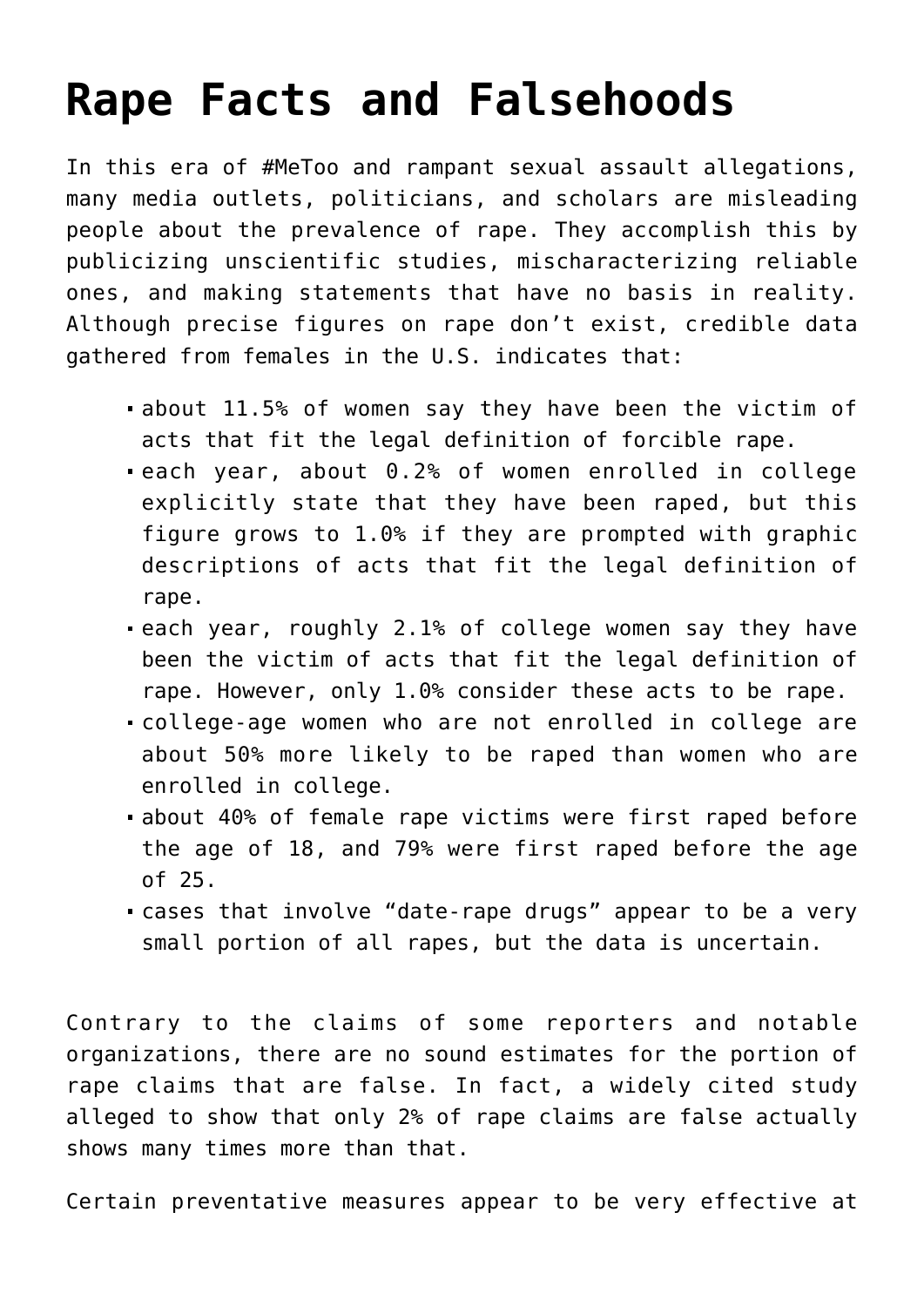reducing the incidence of rape, but they chafe against notions of political correctness. Hence, many people ignore them, leaving more women vulnerable to rape.

Confirmation bias and poor critical thinking skills lead people to embrace or dismiss rape-related claims based merely on their personal experiences, assumptions, or prejudices. Coupled with false information that arises from across the political spectrum, there is ample opportunity for all sides to become misinformed. This article corrects the record by thoroughly documenting numerous facts about this horrid crime and ways to thwart it.

#### **Defining Rape**

An essential part of measuring how often rape occurs is defining it. This is more complex than it may seem, because the definition of rape varies depending upon the source.

From a federal legal perspective, a law that governs the conduct of military personnel definesrape in ways that involve "force," threats of "bodily harm," "rendering" a victim "unconscious," and giving someone "without the knowledge or consent of that person, a drug, intoxicant, or other similar substance and thereby substantially impairing the ability of that other person to appraise or control conduct." Beyond sexual intercourse, this also includes sexual "penetration, however slight, of the vulva or anus or mouth, of another by any part of the body or by any object."

Others define rape in ways that are broader and more subjective. For example, a 2014 reportby the Centers for Disease Control and Prevention (CDC) measures the prevalence of rape by including everyone who has had sex and later said they were "unable to consent" because they were "drunk" or "high."

The same CDC report measures "sexual violence" by including all people who have engaged in any kind of sexual activity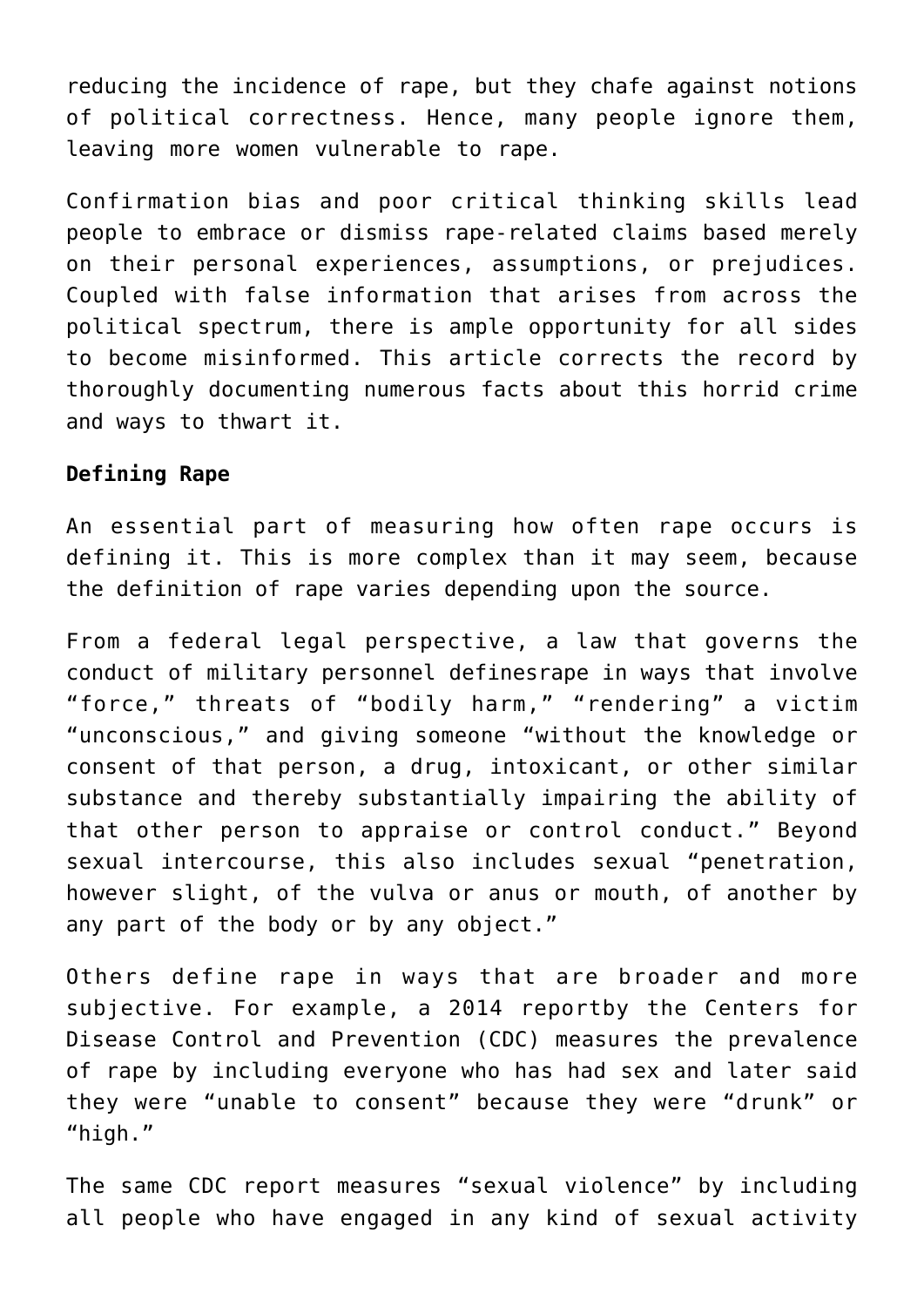(including kissing) because they felt "pressured in a nonphysical way." In addition to situations like a boss "using their influence or authority over you," this can also involve someone:

- "telling you lies."
- "making promises about the future they knew were untrue."
- "wearing you down by repeatedly asking for sex, or showing they were unhappy."

Senator Dianne Feinstein (D-CA) cited this CDC report before the widely watched testimony of Christine Blasey Ford against Supreme Court nominee Brett Kavanaugh, claiming, "In the United States, it's estimated by the Centers for Disease Control one in three women and one in six men will experience some form of sexual violence in their lifetime." On the next day, Senator Cory Booker (D-NJ) said the same, while adding that "this toxic culture "this pernicious patriarchy in this country "has to stop."

Prominent and influential people have muddled this issue by grouping together very different circumstances under blanket terms like "rape" and "sexual violence." In contrast, this article primarily covers cases of sexual penetration that involve force, threats of force, and covertly administered drugs. This does not include situations like drunken hookups or kissing a liar.

### **Reports to Police Are Not Comprehensive**

The FBI collects and tabulates reported cases of rape from local law enforcement agencies, but these figures don't account for all rapes, because rape victims often don't report these crimes. Also, local law enforcement agencies sometimes fail to properly record them.

As documented by the National Academy of Sciences in a 2014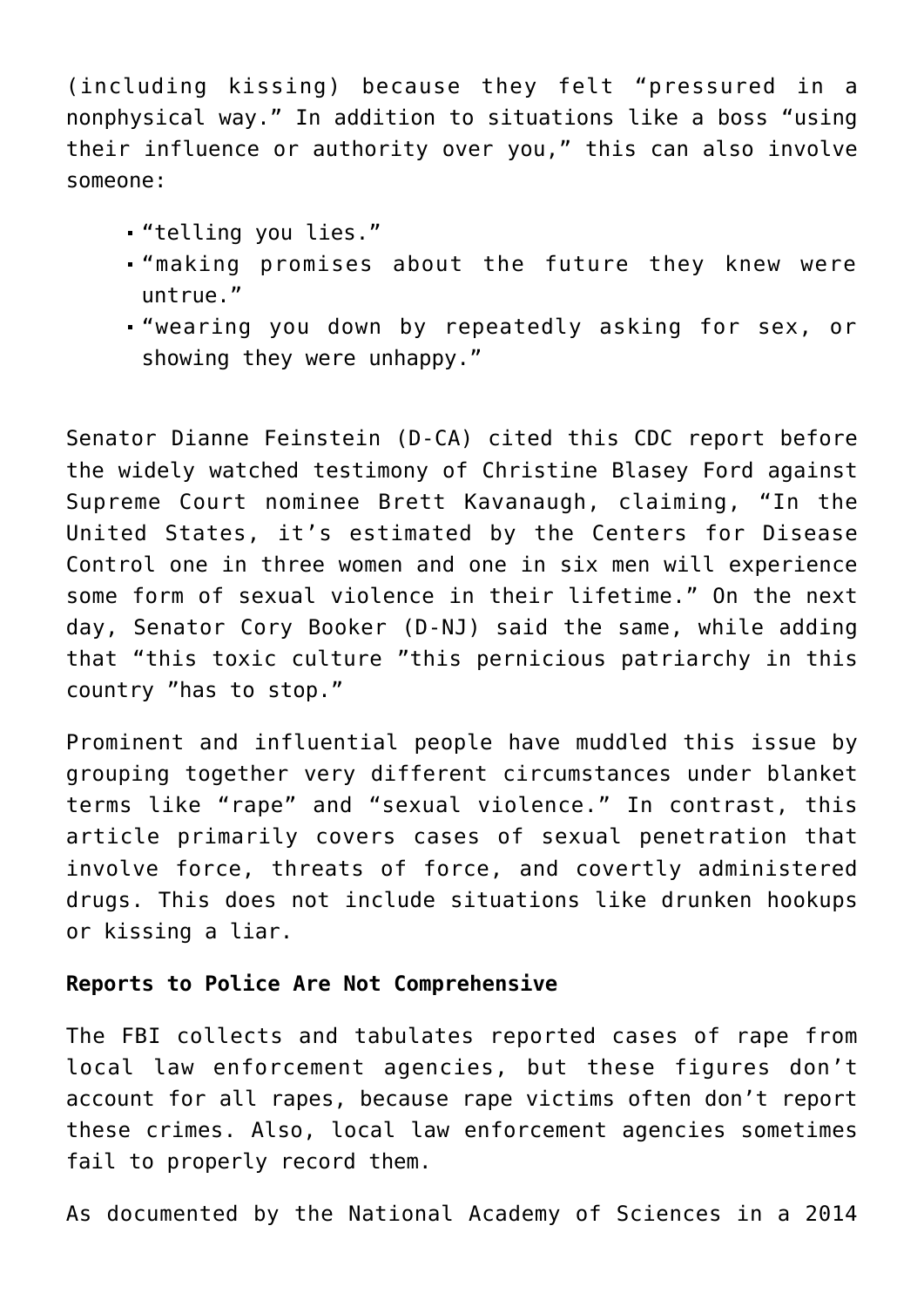report on rape and sexual assault, "There is ample evidence that the crimes of rape and sexual assault are substantially undercounted through police reports." The authors cite an array of evidence for this, such as:

- a 2012 report from the U.S. Department of Justice, which found that 65% of rapes and sexual assaults were not reported to the police during 2007-2010. This figure is based on a nationally representative sample of people who said they were raped or assaulted but did not report it. Among their most important reasons for not reporting:
	- 28% said they feared reprisal or getting the offender in trouble.
	- 20% said they dealt with it in another way or considered it a personal matter.
	- 13% said they thought the police wouldn't help.
	- 6% said they felt the incident was not important enough to report.
	- 33% gave another reason or said they didn't have a single most-important reason.
- a joint university/law enforcement investigation that began in 2009 and found thousands of untested sexual assault kits in Detroit Police storage facilities
- a 1998 Philadelphia Inquirer article, which quoted Philadelphia police officers and other sources to show that "downgrading major offenses to minor ones to polish the image of commanders and police commissioners and make the city look safer "has been a reflex in police station houses for decades."

The bottom line is that many sexual assaults go unrecorded and unreported. Thus, contrary to President Trump, the fact that Christine Blasey Ford or her parents didn't "immediately" file charges with "local law enforcement" doesn't mean that the alleged attack was not "as bad as she says."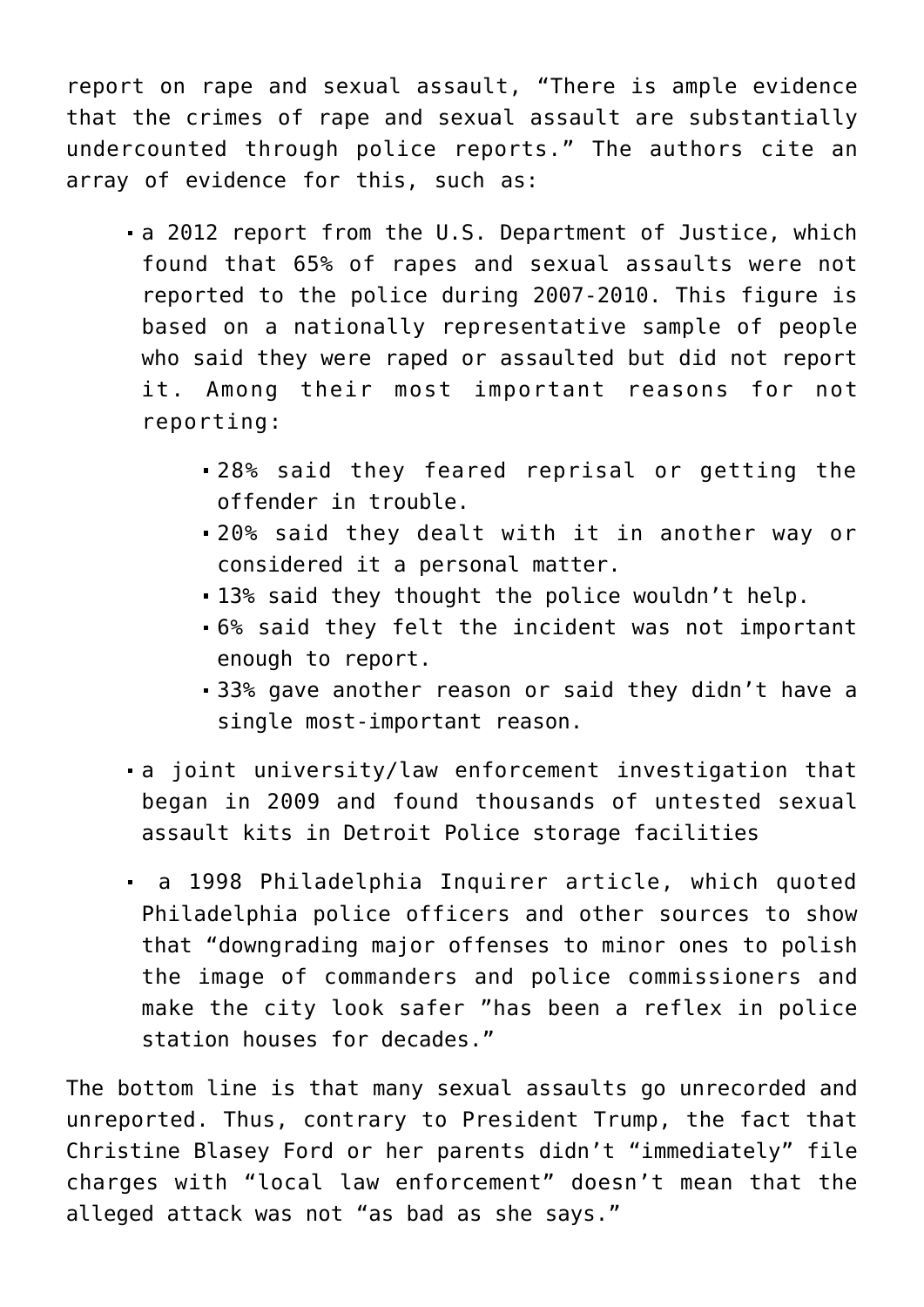## **Scientific Surveys Can Be Accurate**

Some believe that surveys can never be accurate, due to various notable failures. Others tend to believe any poll that tells them what they want to hear. Surveys are indispensable tools to discovering the truth, but an understanding of their inner workings is necessary to assess their accuracy and usefulness. The detailed facts in this section provide that knowledge for the skeptical and interested.

Because it is expensive and frequently impossible to collect information on every person in the United States, governments, scientists, and scholars often obtain such data through scientific surveys. This is true of frequently quoted government data on crime, education, employment, the economy, and an enormous array of Census data.

An important benefit of such surveys is that they can achieve considerable accuracy while polling only a tiny portion of the population. As the book Statistics for K-8 Educators states, "a national random sample of 1,000 people can accurately represent 200 million people." The textbook Statistics: Concepts and Controversies explains why this is so:

*Imagine sampling harvested corn by thrusting a scoop into a lot of corn kernels. The scoop doesn't know whether it is surrounded by a bag of corn or by an entire truckload. As long as the corn is well mixed (so that the scoop selects a random sample), the availability of the result depends only on the size of the scoop.*

A vital and widely unknown fact is that a small number of positive responses to a certain question does not undermine a poll's validity. For example, if only 20 respondents in a survey of 1,000 women say they were raped, this result is no less credible than if 500 respondents in another survey of 1,000 women say they have been whistled at. In fact, the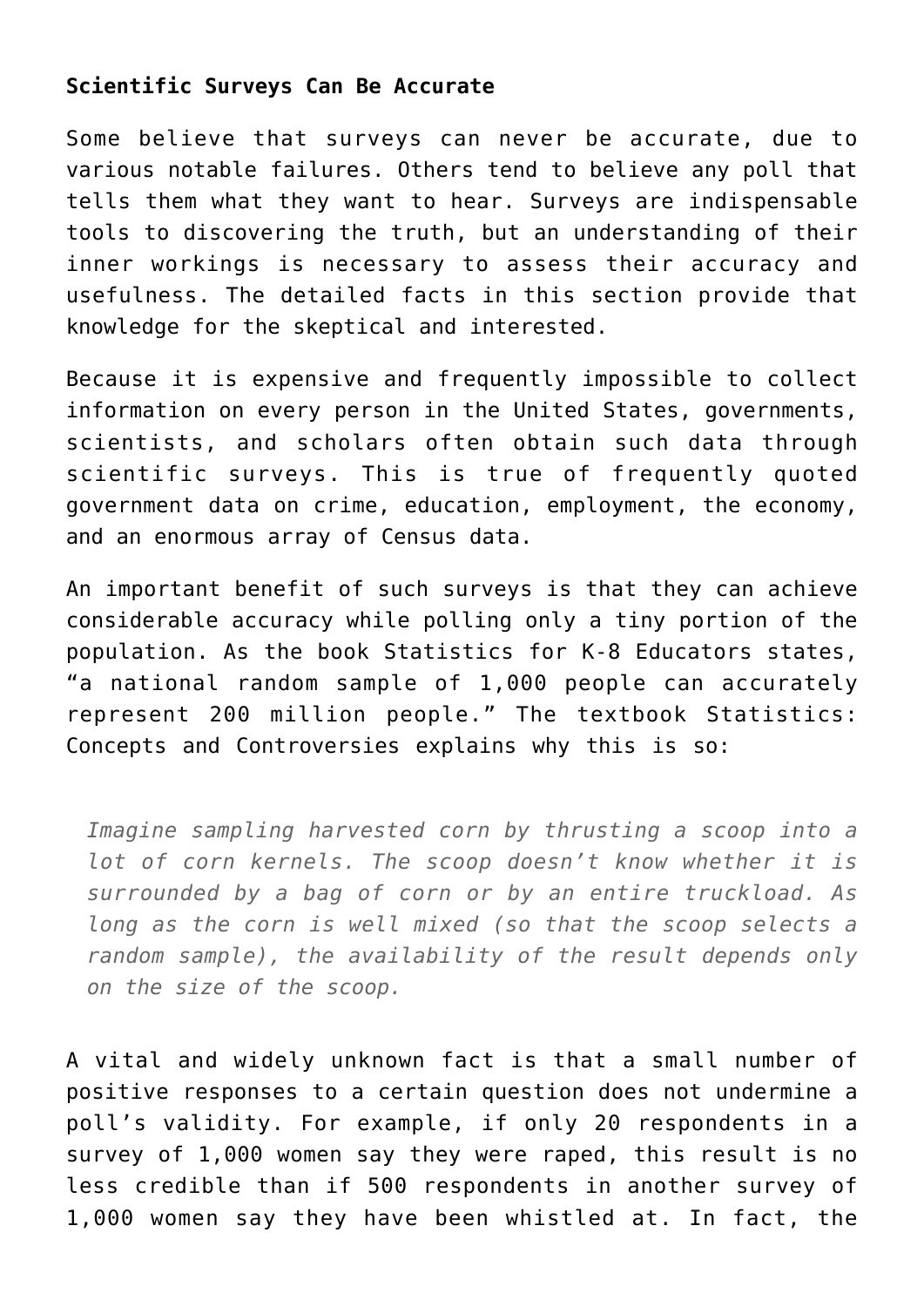textbook Mind on Statistics shows that mathematical confidence in survey results actually increases when the portion of people who answer a poll question in a certain way is well below or above 50%.

More specifically, a poll with only 20 out of 1,000 respondents who say they were raped has a  $\pm 0.9$  percentage point margin of sampling error with 95% confidence, while a poll with 500 out of 1,000 respondents who say they have been whistled at has a  $\pm 3.1$  percentage point error. This is something that certain reporters and "fact checkers" don't seem to understand.

However, surveys can be highly inaccurate if they don't use random samples of respondents. This is often true of internet and mail surveys, because the people who respond to them typically differ in material ways from the people who don't. As explained in Mind on Statistics: "Surveys that simply use those who respond voluntarily are sure to be biased in favor of those with strong opinions or with time on their hands." The textbook then analyzes a poll of scientists that had a 34% response rate and states that "with only about a third of those contacted responding, it is inappropriate to generalize these findings" to most scientists.

A key point to realize about that poll is even though it surveyed scientists, was conducted by scientists, and was published in a prestigious journal named Science, it is not a scientific poll. In the words of a book about polling published by Pennsylvania State University Press: "Scientific polls use sampling procedures where random samples are used, that is, where each individual in the group has an equal chance of being selected into the sample, or where some variation on this pattern is used to account" for any differences.

To account for such differences, pollsters often use a process called weighting. Per the textbook American Government and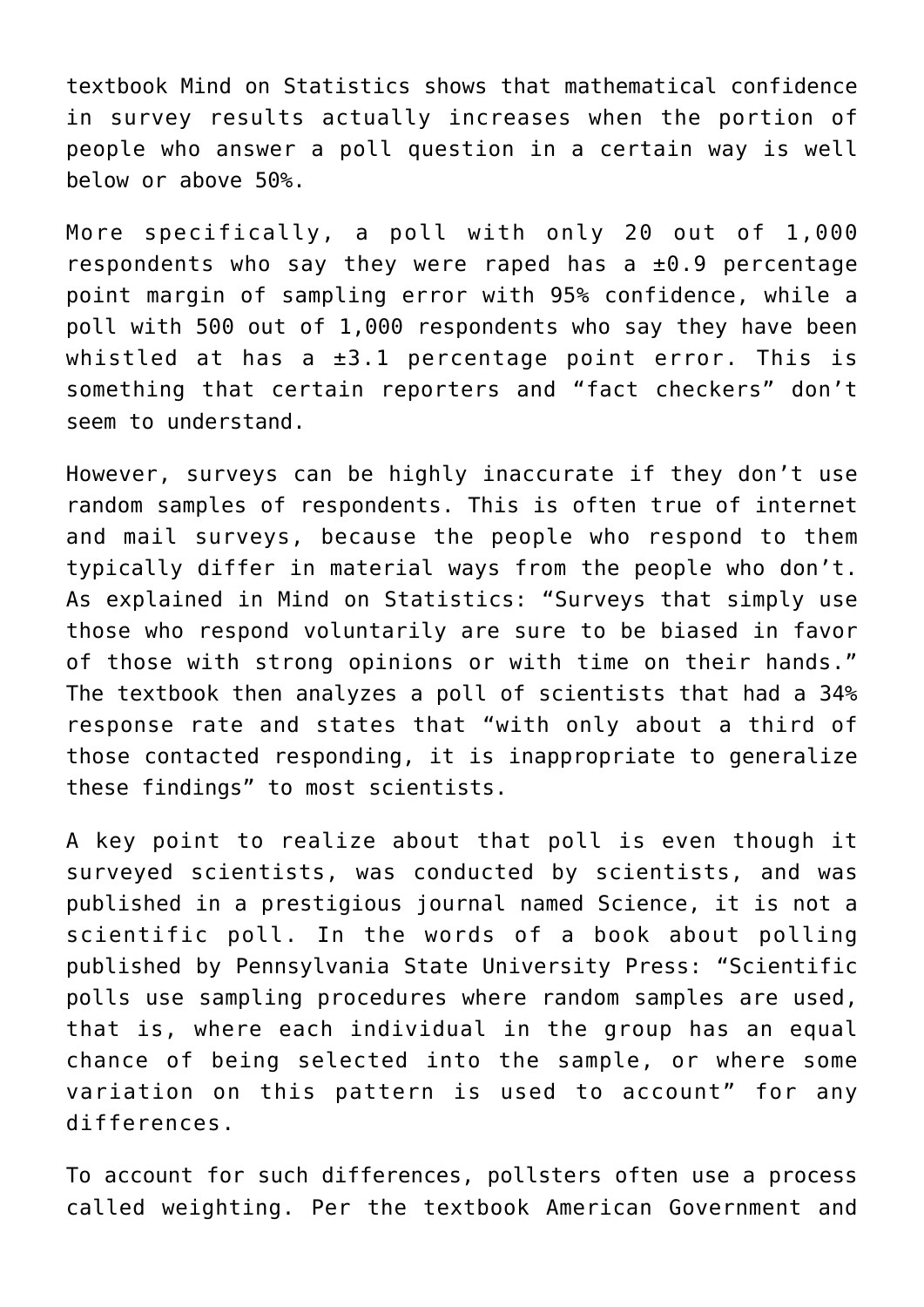Politics Today: Essentials, this involves "adding extra" weight' to the responses of underrepresented groups," For example, if 40% of respondents for a poll of registered voters are females, the pollster may place more mathematical weight on the responses of these women, because 53% of registered voters are women. Pollsters also perform weighting based on age, race, education, income, and many other variables.

Weighting, however, does not guarantee that a poll's results are accurate. This is because respondents may differ in ways that transcend the factors that are weighted. For instance, because of their experiences, rape victims may be more apt to respond to an internet survey about sex crimes than those who have not been raped. Weighting for race, income, etc. will not necessarily correct for this.

Finally, even scientific surveys with perfectly random samples can still be inaccurate if respondents have a motive to lie and then do so. For example, unauthorized immigrants who participate in polls sometimes claim they are citizens in order to conceal the fact that they are in the U.S. illegally. This was proven by a 2013 paper in the journal Demographic Research, which compared Census Bureau survey data on citizenship to the number of naturalized citizens recorded by the U.S. Office of Immigration Statistics. The study found that certain groups of immigrants, including Mexican men of all ages, Mexican women aged 40 years and older, and immigrants who have been in the U.S. for less than five years, frequently misrepresent themselves as citizens.

#### **Forcible Rape**

The 2014 CDC report mentioned above presents the results of a 12,727-person telephone survey of noninstitutionalized adults during 2011. For phone surveys, a key indicator of their randomness is their cooperation rate, which is the portion of "persons contacted who agreed to participate in the interview and who were determined to be eligible." For this poll, the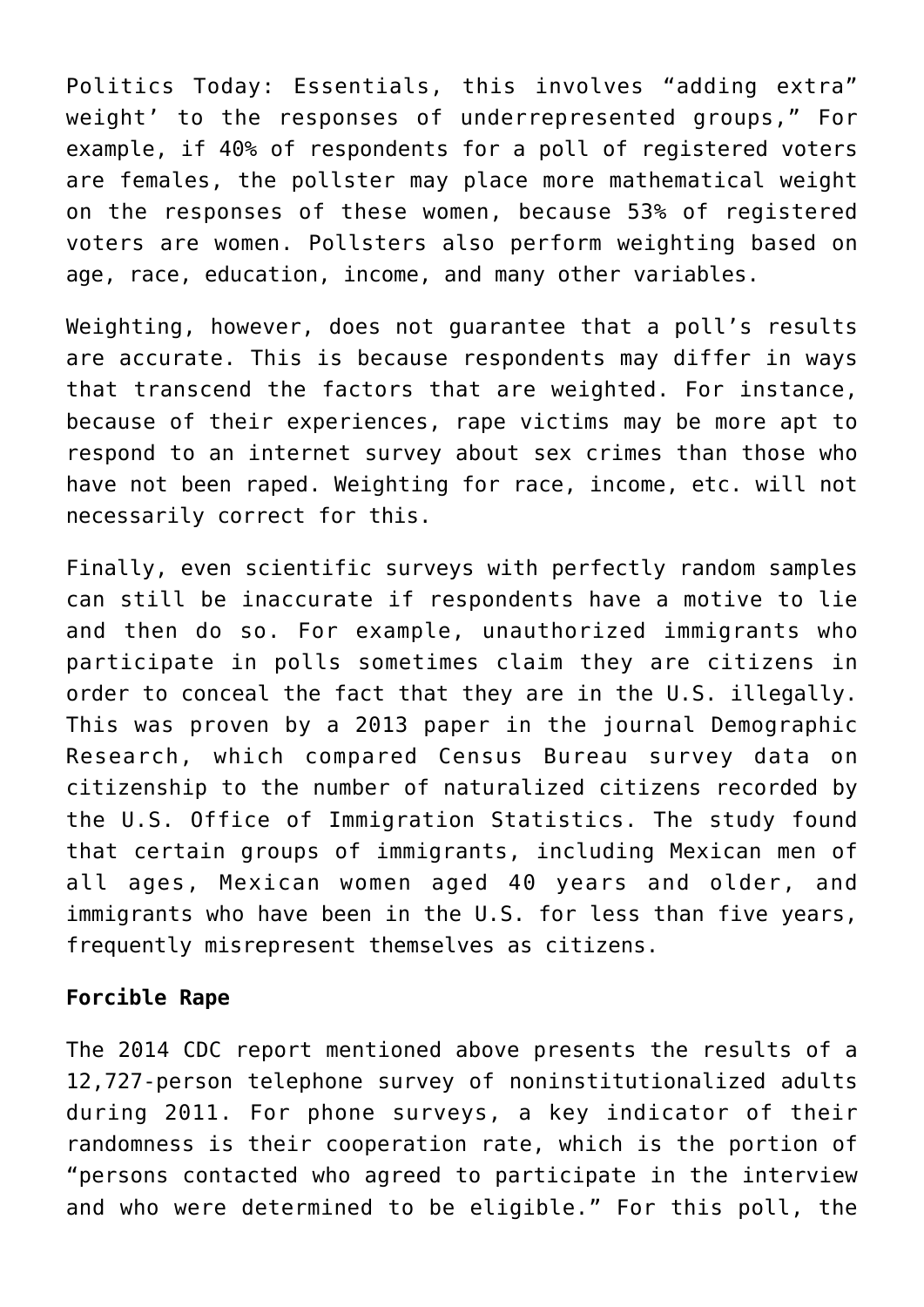weighted cooperation rate was 83.1%.

Despite the solid methodology used for this survey, the CDC's report of it is written in a way that can easily deceive. This is because the abstract uses the word "rape" 10 times without a hint that this includes everything from violent rapes to regretted drunken stands. Even the full report doesn't make this clear. Instead, it uses the term "alcohol- or drugfacilitated penetration" without defining it. Does this only mean cases where predators secretly spiked the drinks of victims with alcohol or date-rape drugs? The report doesn't say, but a file of supplementary information discloses that it includes all situations where people later felt they were "unable to consent" because they "were drunk, high, drugged, or passed out."

Readers must dig four pages into this report before it reveals that about 11.5% of adult females say they have been the victim of acts that constitute forcible rape. Accounting for the margin of sampling error with 95% confidence, this result ranges from 10.3% to 12.7%. The study identifies cases of forcible rape by positive responses to questions about vaginal, oral, or anal sex acts done unwillingly because of physical force or threats of physical harm. These all fit with the definition of rape under federal law.

Like all surveys, this one has limitations. Among the most noteworthy are these:

- A "telephone survey might be less likely to capture some populations that could be at higher risk for victimization (e.g., persons living in nursing homes, military bases, prisons, or shelters, or those who are homeless)."
- "Victims who are involved in violent relationships or who have recently experienced severe forms of violence might be less likely to participate in surveys or might not be willing to disclose their experiences because of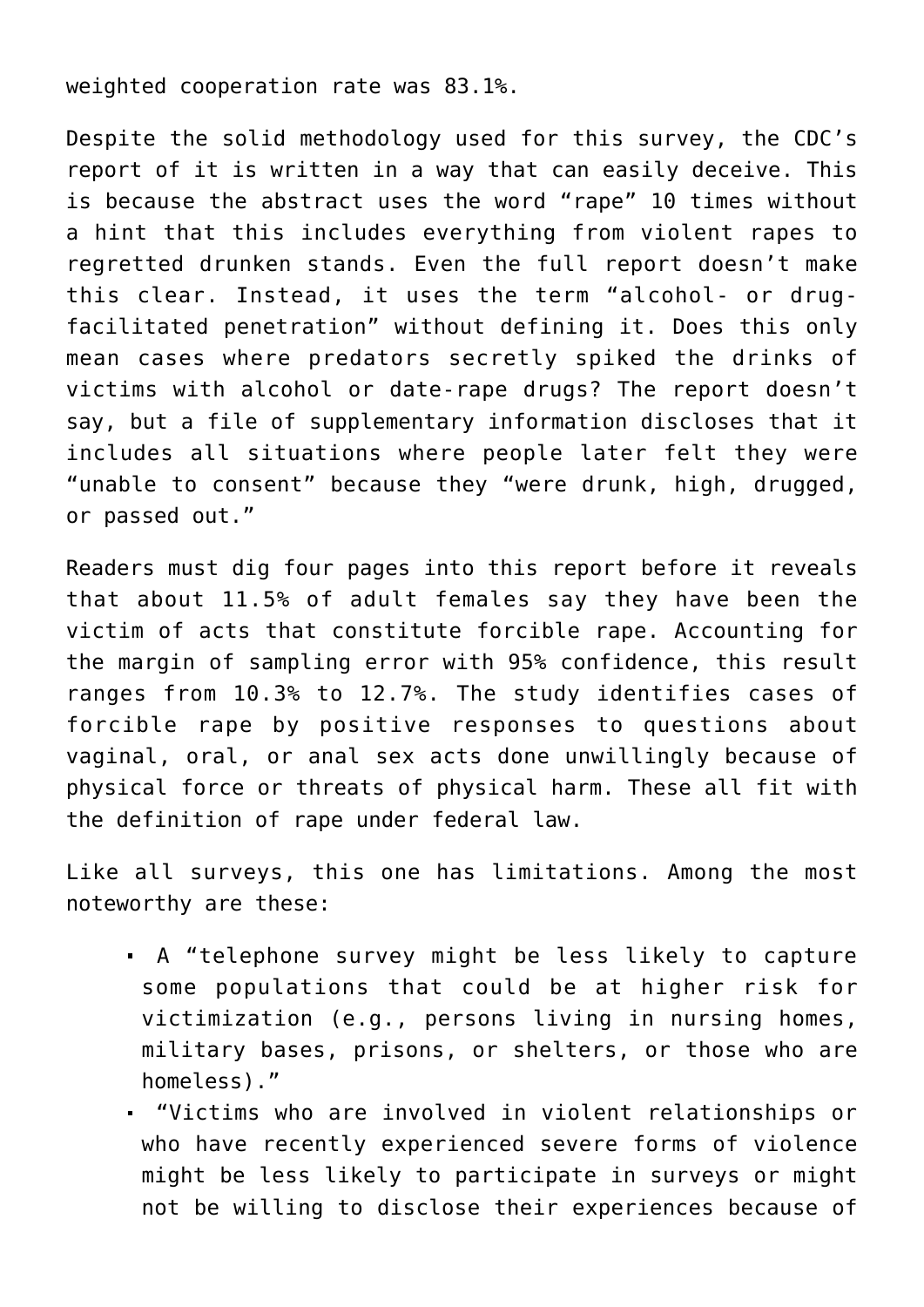unresolved emotional trauma or concern for their safety, among other reasons."

- It does not address the subject of false rape reports.
- It does not account for the fact that some younger respondents will be victimized later in life. Per correspondence from the CDC to Just Facts, "the estimates provided in the report were estimates at a single point in time and do not adjust for the possibility of future victimization."
- This study's definition of forcible rape doesn't include surreptitious drugged rapes, which are arguably forcible, because victims do not willingly consume these substances.

Even so, the results of this CDC study are in the same ballpark as a 1987 study by the U.S. Department of Justice. This study used data from the National Crime Victimization Survey (NCVS) during 1973 through 1982. It found that about 8% of females aged 12 years and older will be the victim of a completed or attempted rape at some point during those years. This study defined rape as "carnal knowledge through the use of force or the threat of force, including attempts. Statutory rape (without force) is excluded." For reasons detailed below, the results of the study almost certainly underestimate the rate of rape as defined by federal law.

## **College Rape**

The prevalence of rape among college students is a hotly debated topic, and different studies about it have come to very different conclusions. The results of two nationally representative scientific surveys shine a great deal of light on the reasons for these differences and help sort out the big picture.

In 2014, the U.S. Department of Justice published a study of rapes and sexual assaults of college-age females during 1995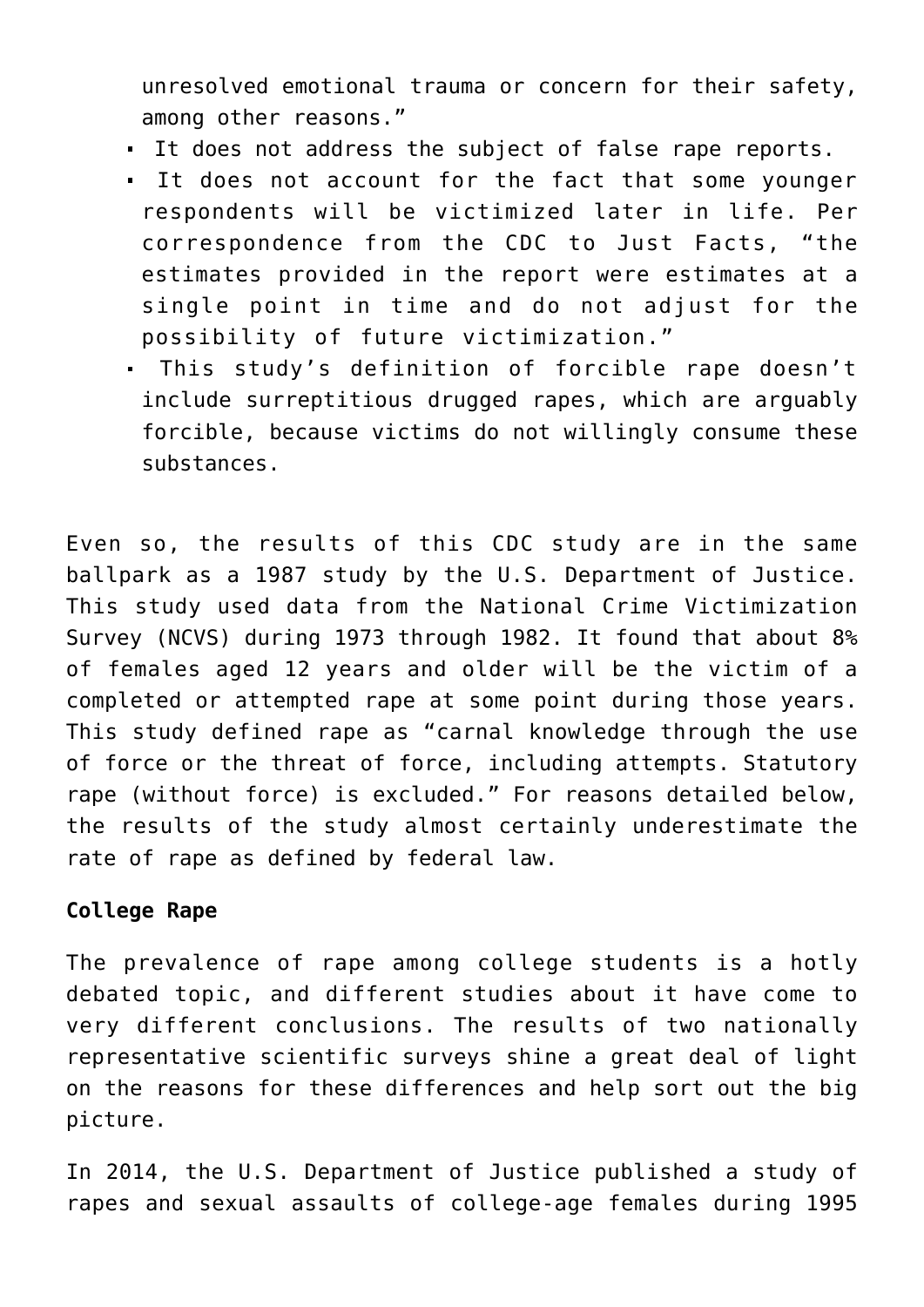to 2013. It found that during each year an average of 0.2% of women enrolled in a college, university, trade school, or vocational school said they were raped. For college-age women not enrolled in school, the rate was 0.3%, or 50% higher than those who were enrolled.

The study was based on data from the NCVS, which polls a nationally representative sample of about 90,000 households and 160,000 people twice per year. Respondents are first interviewed in person and then via phone every 6 months for 3.5 years. The overall response rate for this study was 74%.

Unlike the CDC's survey, this one directly asked people if they were raped. An advantage of this is that it straightforwardly measures people's perceptions about what happened to them. A disadvantage is that people's perceptions of rape appear to be more narrow than federal law. This may be because some people think rape only involves intercourse, while federal law states that it also covers situations like forced oral sex and penetration with a finger.

This is illustrated by a scientific survey of 4,446 college females conducted during 1997 by researchers from the U.S. Department of Justice and National Institute of Justice. The survey had a response rate of 86%, and it defined rape in precise terms, asking women if since the start of the school year someone had used force or the threat of force to sexually assault them in any of the following ways: penile-vaginal, mouth on your genitals, mouth on someone else's genitals, penile-anal, digital-vaginal, digital-anal, object-vaginal, and object-anal. About 1.7% of the women said that others had done such things to them, but when they were asked, "Do you consider this incident to be a rape?" only 46.5% answered "Yes."

The researchers who designed this survey also conducted a comparison survey with the same methodology except that it used the sexual assault questions posed by the NCVS. This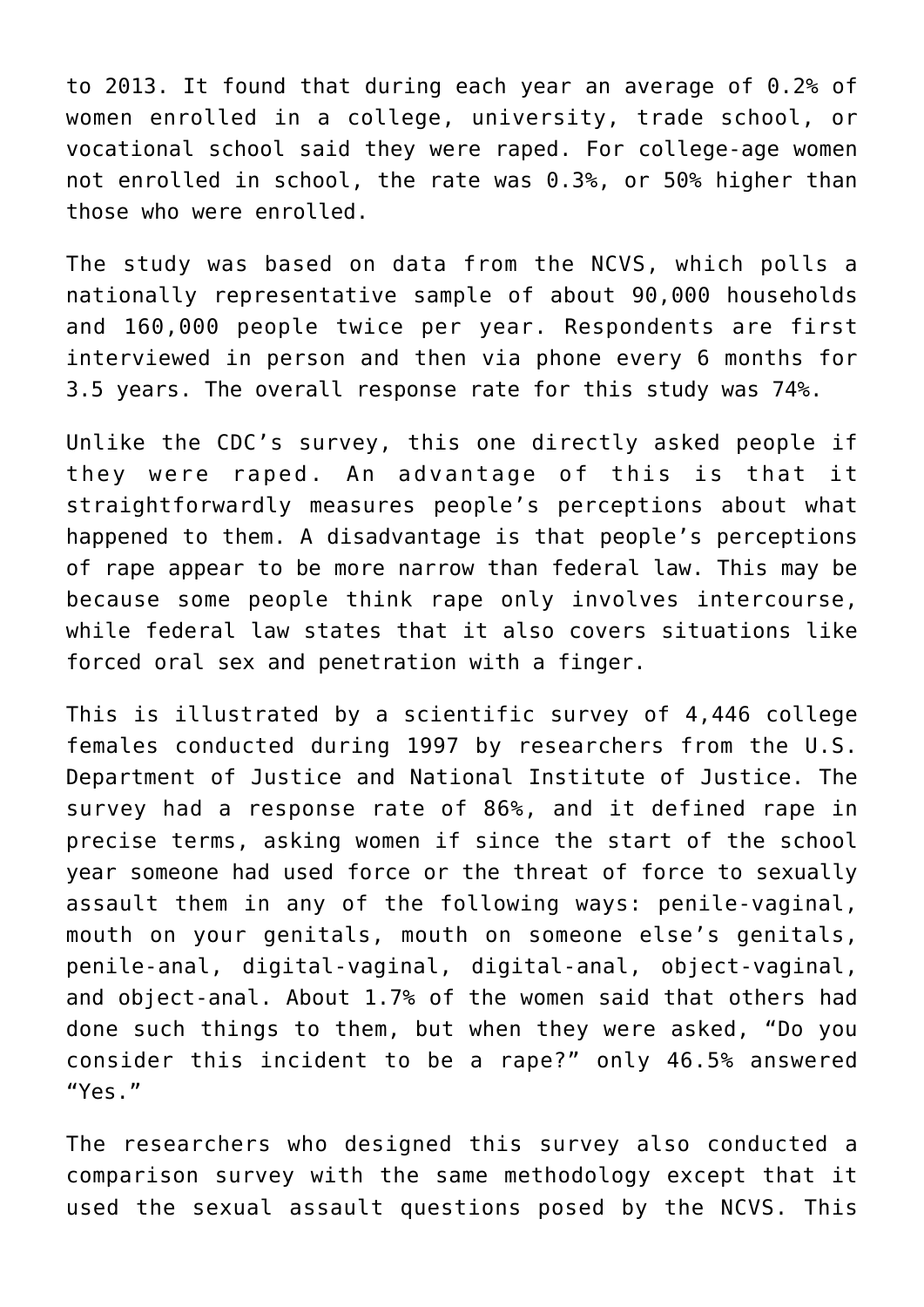survey found that only 0.16% of the respondents said they were raped, or about one-fifth as many who said they were raped in the primary survey. Based on these conflicting results, the authors concluded that their use of graphic questions in the primary survey "likely prompted more women who had experienced a sexual victimization to report this fact to the interviewer." These graphic questions, which were asked before the direct question about rape, were:

- . Has anyone made you have sexual intercourse by using force or threatening to harm you or someone close to you? Just so there is no mistake, by intercourse I mean putting a penis in your vagina.
- Has anyone made you have oral sex by force or threat of harm? By oral sex, I mean someone's mouth or tongue making contact with your vagina or anus or your mouth or tongue making contact with someone else's genitals or anus.
- Has anyone made you have anal sex by force or threat of harm? By anal sex, I mean putting a penis in your anus or rectum.
- Has anyone ever used force or threat of harm to sexually penetrate you with a foreign object? By this, I mean for example, placing a bottle or finger in your vagina or anus.

In other words, the survey described actions that fit the legal definition of rape before it asked respondents if they had been raped.

Combining the results of the studies above and assuming that the 1997 data is still roughly correct, several points emerge about the annual prevalence of rape among college-age females:

 When not prompted with graphic descriptions of acts that fit the legal definition of rape, about 0.2% of women in college say they were raped.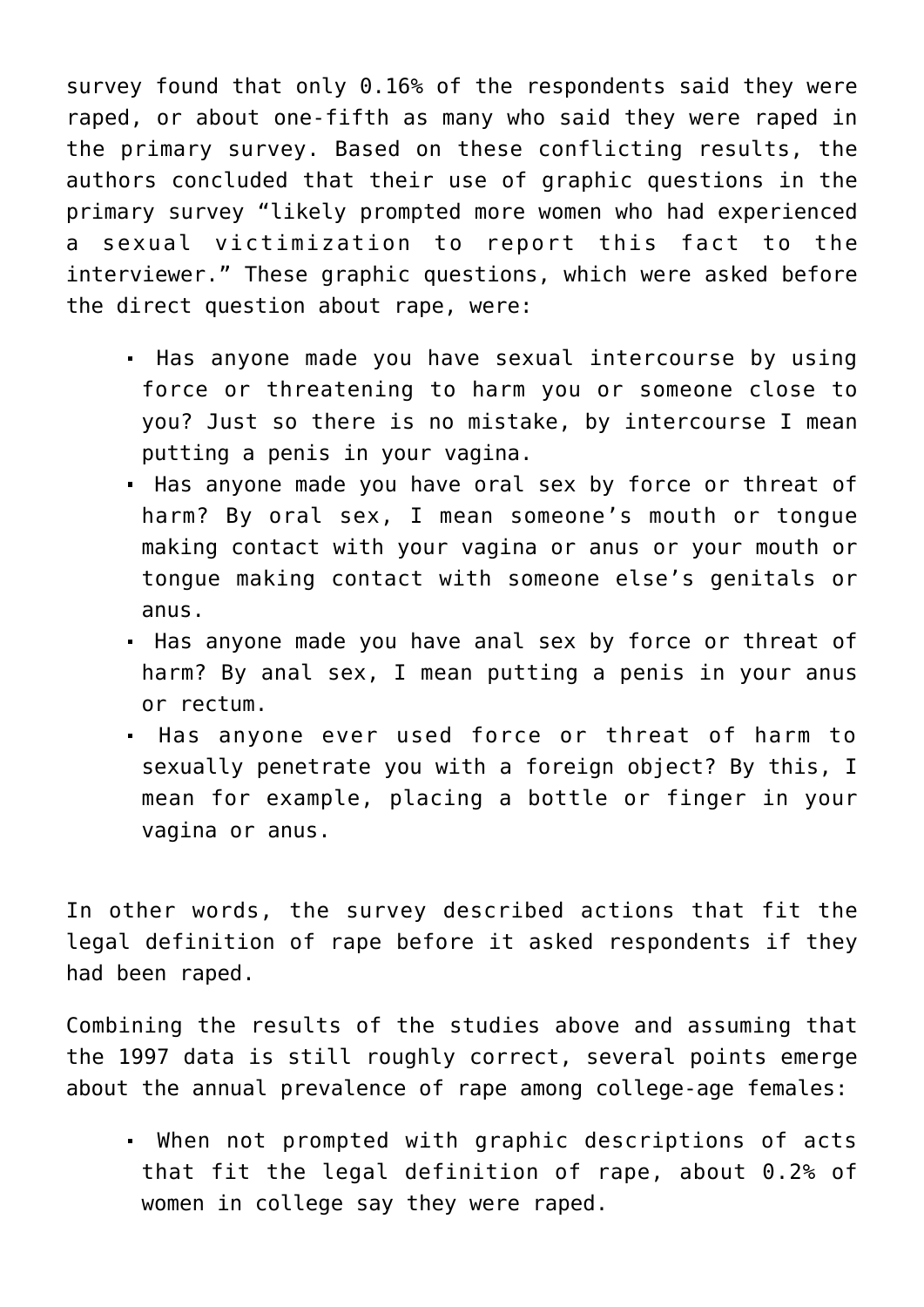- When prompted with such graphic descriptions, roughly 1.0% of college women say they were raped.
- Approximately 2.1% of college women say they have been the victim of acts that fit the legal definition of rape, but only 46.5% of these women consider these acts to be rape.
- College-age women who are not enrolled in college are about 50% more likely to be raped than women who are enrolled.

Given the last of these facts, the media's focus on college rape appears misplaced, because this issue is primarily about age, not the safety or culture of universities. Other studies point to the same conclusion. For instance, CDC's 2014 report on sexual assault found that 40% of female rape victims were first raped before the age of 18, and 79% were first raped before the age of 25.

Likewise, a 2000 U.S. Department of Justice study of crimes reported to law enforcement in 12 states from 1991 to 1996 found that the incidence of forcible rape peaked at the ages of 14 and 15 years and remained relatively high through the age of 25:

#### **Drink Spiking**

"Date-rape drugs" or "club drugs" are a class of recreational and prescription drugs that sexual predators covertly give to their victims to disable them. They go by street names such as Roofies, Easy-Lay, Liquid X, and Special K.

These drugs are readily available in the U.S. and are often odorless, colorless, and tasteless. Hence, they can be easily slipped into drinks. Given the nature of these attacks and high-profile cases like that of Bill Cosby, the press has devoted significant attention to such crimes.

A 2016 paper in the journal Psychology of Violence notes that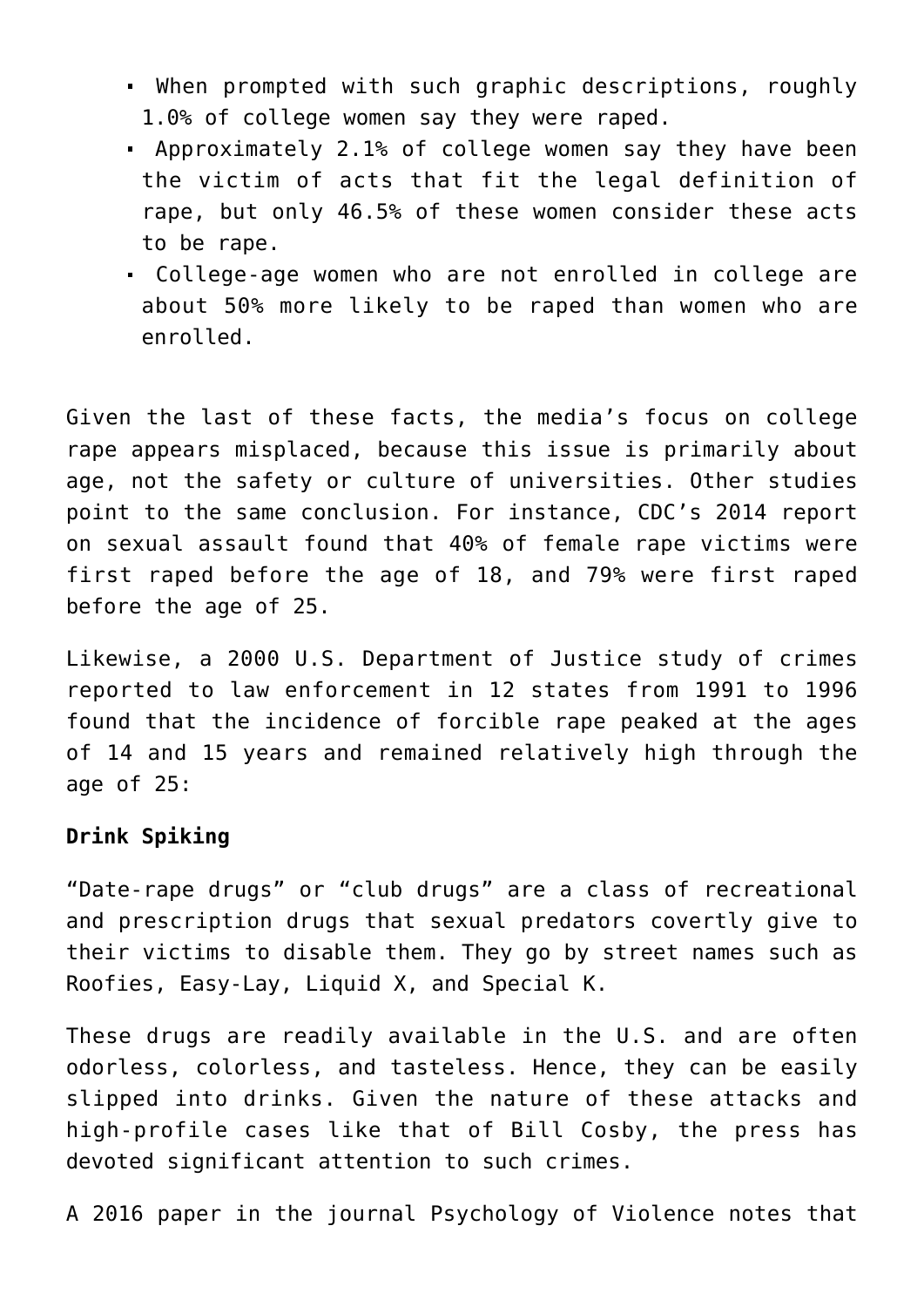there are "frequent media reports and discussions of drugging on college campuses," but knowledge of this issue is "based almost exclusively on anecdotal data." Various scholars, including the authors of this paper, have conducted studies on this issue using data that is not nationally representative and possibly not random, because some are based on web surveys. Thus, they cannot determine the prevalence of such crimes. Nonetheless, such studies have found that:

- 7.8% of students at three U.S. colleges said they suspected or knew they were unwillingly drugged, and 14.5% of these students "experienced either unwanted sexual touching" or were "forced to have sexual intercourse" while under the influence of these drugs. This amounts to a drugged sexual assault rate of 1.1%. (Psychology of Violence, 2016)
- 19% of emergency room patients at an urban/rural hospital in England who were alleged victims of drinkspiking tested positive for drugs that they said they did not knowingly take. None of them tested positive for common date-rape drugs, and the authors determined that their "symptoms are more likely to be a result of excess alcohol." (British Medical Journal, 2007)
- 0.6% of women at two universities said they were certain someone had sexually assaulted them after slipping them a drug, and 1.7% said they suspected this happened. (Journal of American College Health, 2010)
- 4.9% of female sexual assault complainants at four U.S. clinics tested positive for typical date-rape drugs. Most of these women had prescriptions for the drugs and had taken them "by their own accord and not received them surreptitiously." However, it "is possible that some of the subjects who believed they were given a drug did not report to the clinic quickly enough for our analysis to detect" it. (University of Illinois, Department of Biopharmaceutical Sciences, 2005)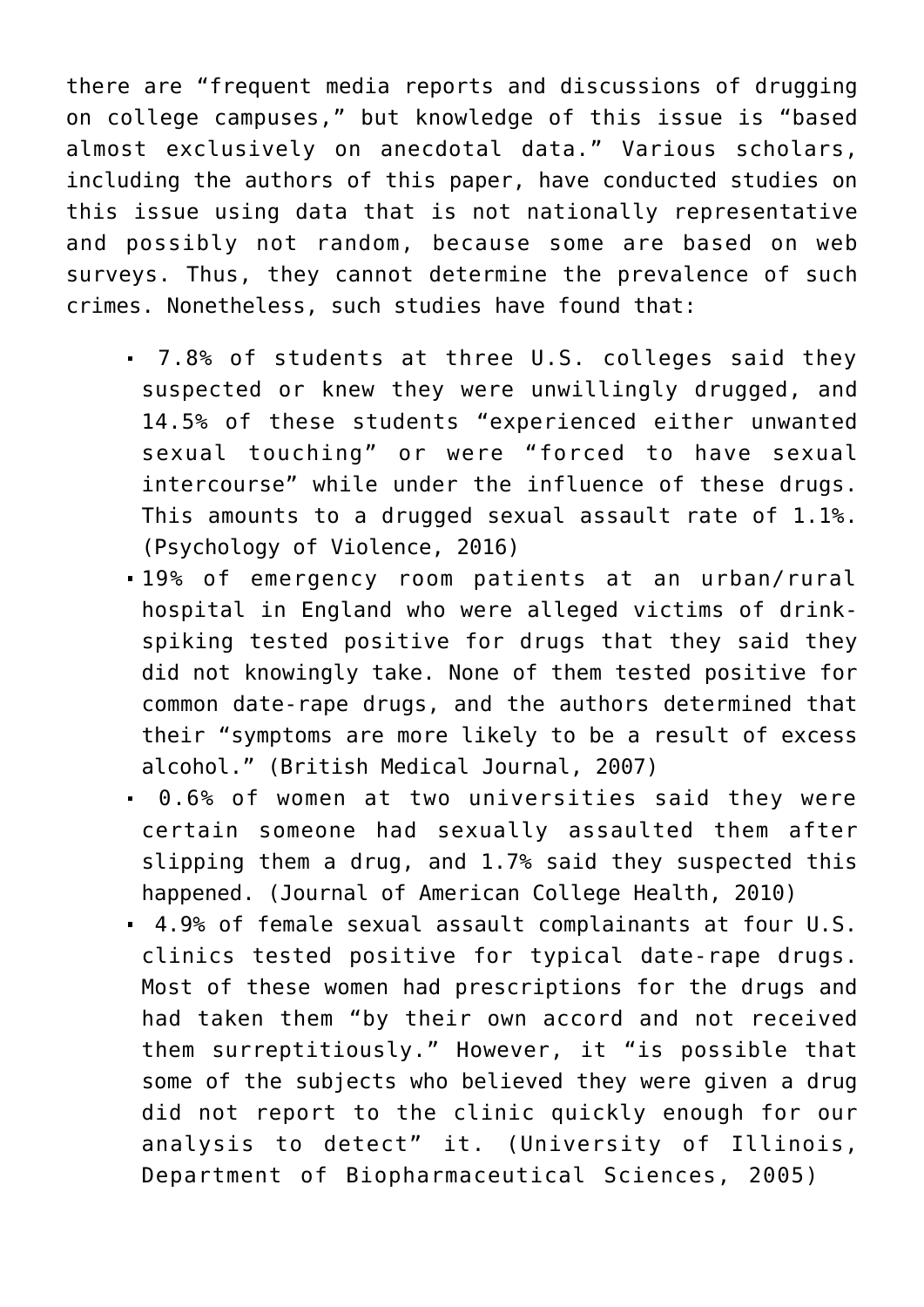The imperfect evidence above suggests that a very small portion of rape cases involve secretly administered date-rape drugs. Similarly, a 2008 paper in the journal Trauma, Violence, & Abuse reviewed 11 studies on covert drugging and concluded:

- All but one of the studies "failed to remove voluntary consumption of alcohol and drugs in their interpretation of results."
- . "The only robust estimate," which was a study conducted in the U.K., "shows that only 2% of instances of alleged drug-facilitated sexual assault were due to covert drug administration."
- "Although public health campaigns focusing only on covert drug administration are laudable, they are detracting attention from the much greater risk of being sexually assaulted following voluntary drug and/or alcohol consumption."

## **False Reports**

As a battle has raged over the nomination of Brett Kavanaugh to the Supreme Court, many prominent people have stated or implied that Christine Blasey Ford and the other women who have accused him of sexual assault are probably telling the truth, because false sexual assault accusations are extremely rare. Such claims appear in a broad range of articles and commentaries from media outlets like Time, ABC News, USA Today, the New York Times, the Los Angeles Times, and Vox.

To support their assertions, every one of those pieces appeals to one of two organizations:

- The American Psychological Association, which states, "Research demonstrates that false claims of sexual assault are very low, between 2 and 7 percent."
- The National Sexual Violence Resource Center, which says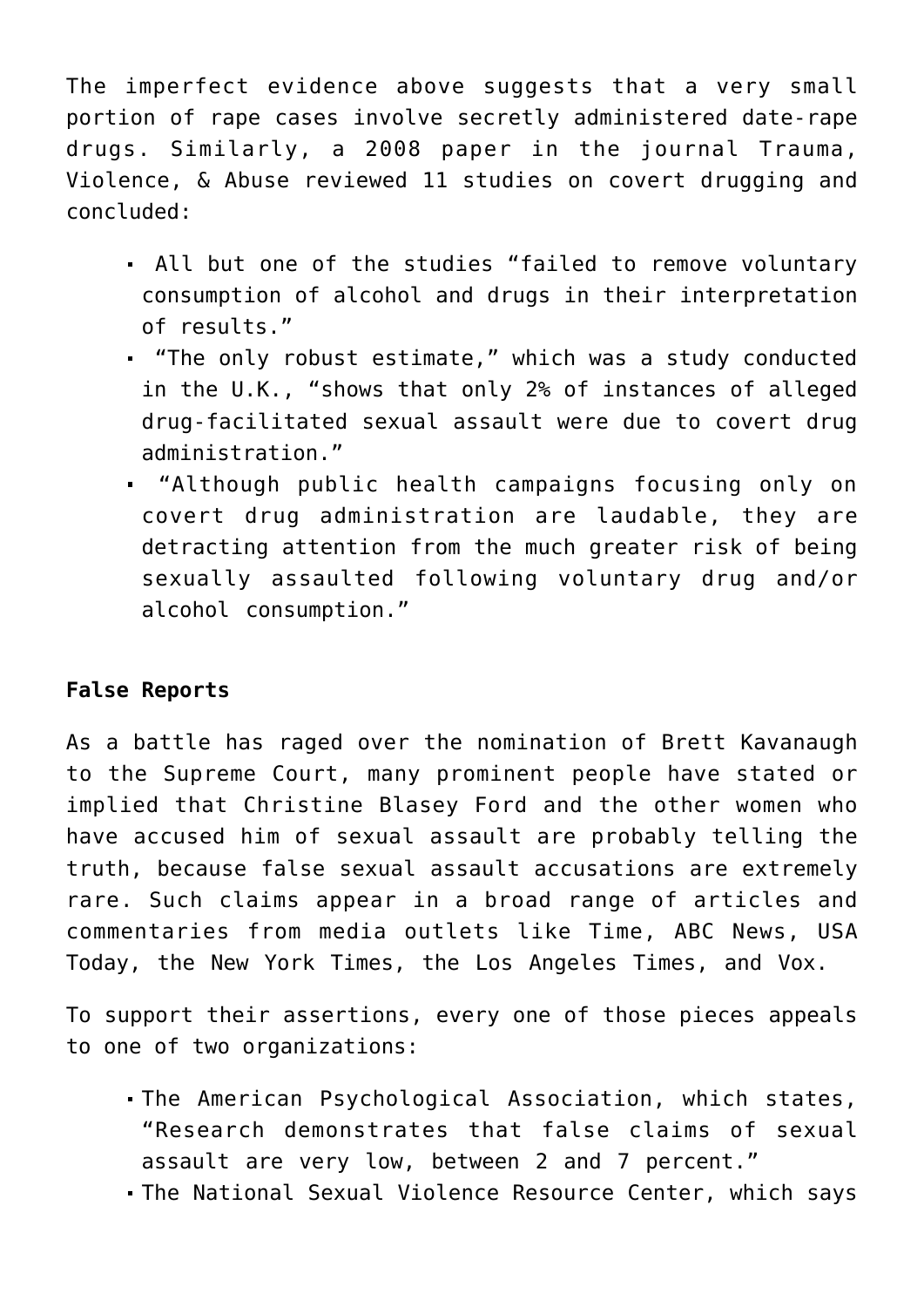that "the prevalence of false reporting is low between 2% and 10%."

Tracing these claims back to the sources on which they depend reveals that the studies don't state what these organizations declare. For instance, the "2%" figure comes from a study of rapes reported to police during 2000 to 2003 in Victoria, a state in southeastern Australia. Starting with the obvious, this study does not represent the U.S. or even all of Australia. Also, this is a study of rapes reported to the police, which as detailed above, are small portion of all alleged rapes. Moreover, these tend to be the most brutal cases. A 2002 study by the U.S. Department of Justice found that "59% of female rape victims whose victimization was reported to police received medical treatment, compared to 17% of victims whose crime went unreported."

Most importantly, the Australian study says that the figure of 2% only counts cases that were "clearly categorized as a false report and the alleged victim was either charged" or warned that "she would be charged unless she dropped the complaint." The study then states:

*While this represents only a fraction of the sample, the findings will show a much larger proportion of cases where police were confident, or reasonably confident, that the allegations were false but there was no attempt to institute charges against the alleged victim.*

How much larger? Beyond the 2% of rapes reported to police where the accusers were charged or threatened with charges for making false allegations, the study found that in 9.5%of the cases, members of the Criminal Investigation Unit "were confident or reasonably confident that the victim was making a false report." The study also found that:

15.1% of the allegations were withdrawn. 46.4% of the allegations resulted in No Further Police Action.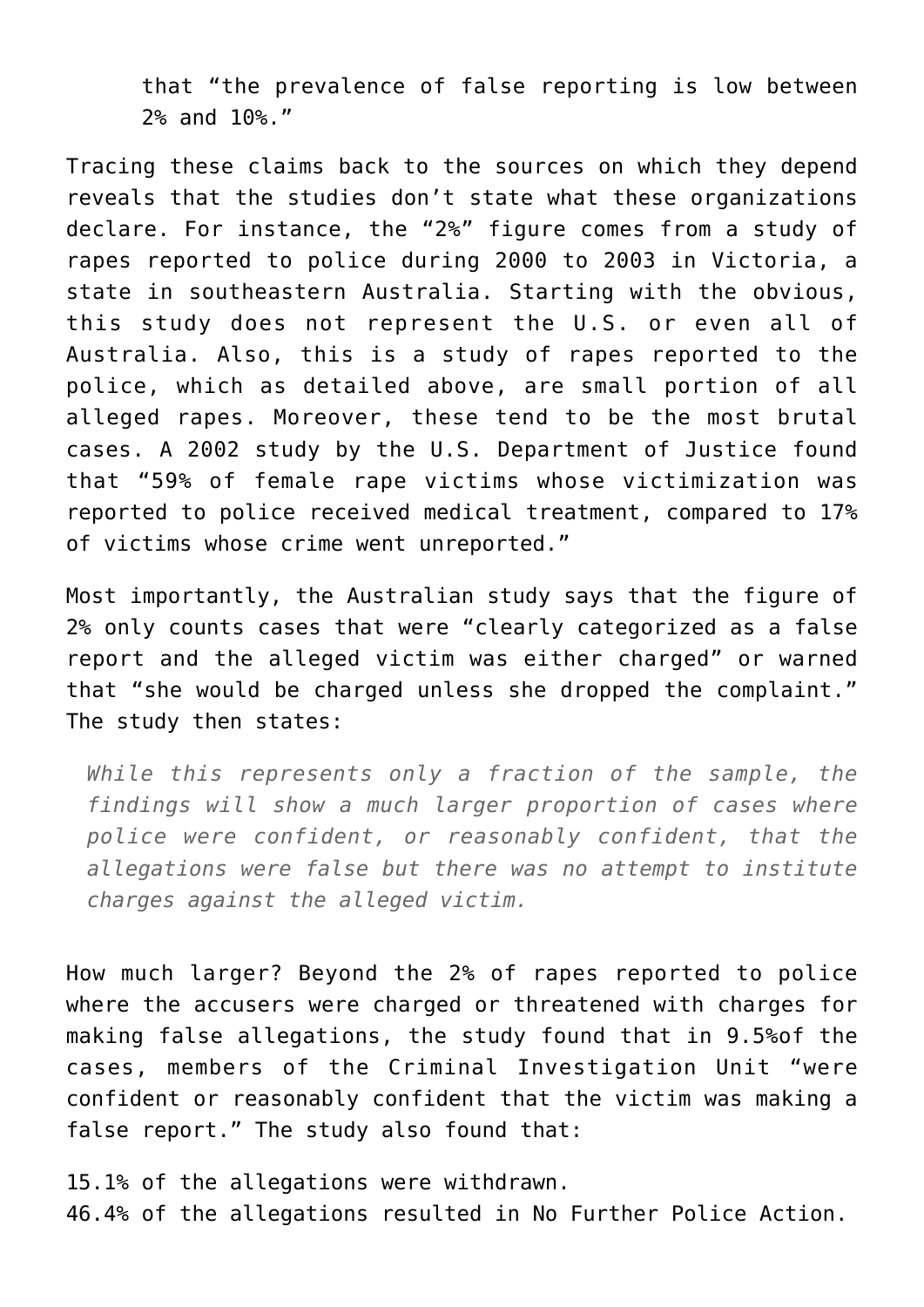21.3% of the allegations "werestill ongoing" or could not be determined on the basis of the information in the case records."

Adding together only those cases where (1) the accusers were legally imperiled for making false allegations, (2) the complaints were withdrawn, and (3) the Criminal Investigation Unit was reasonably confident that the accusers made false reports, this amounts to 27% of the reported rapes.

Adding together all cases of false, likely false and unsubstantiated rape allegations, the total rises to 85%. Put another way, the report directly states that only 15% of rape reports resulted in charges against the accused, much less convictions. This, of course, does not mean that only 15% of the reported rapes actually occurred. By the same token the fact that only 2% of the accusers were legally jeopardized for making false allegations does not mean that these were the only false reports.

In evaluating this "2%" claim, an academic work about "False Allegations of Sexual Assault" calls it a "myth" and states:

*There is no shortage of politicians, victim's advocates, , and news articles claiming that the nationwide false report rate for rape and sexual assault is almost nonexistent, presenting a figure of around 2%. This figure is not only inaccurate, but also it has no basis in reality. Reporting it publicly as a valid frequency rate with any empirical basis is either scientifically negligent or fraudulent.*

So what is the actual rate of false rape allegations? A 2006 paper in the Journal of Investigative Psychology and Offender Profiling states "there is currently no way of knowing, because: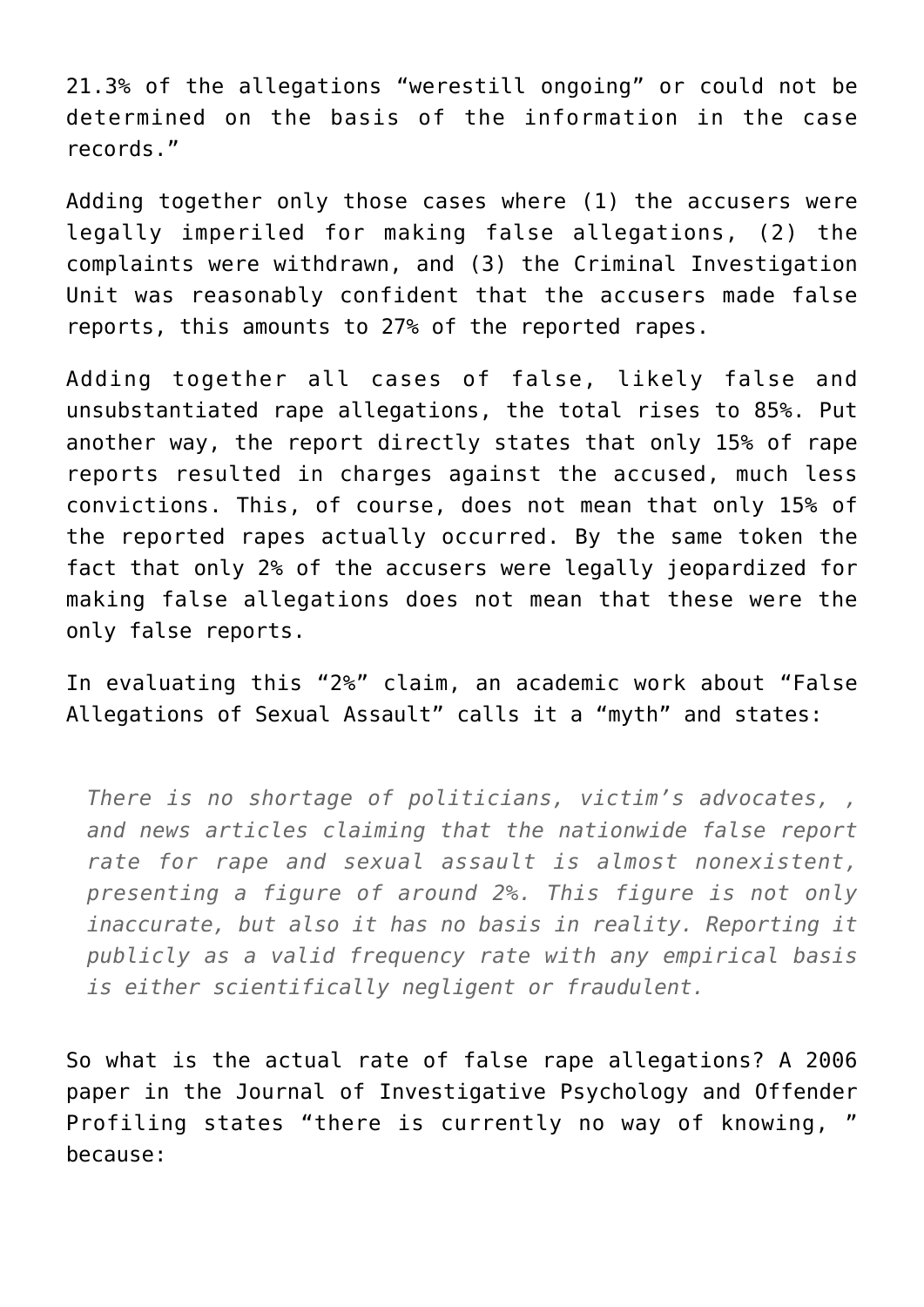*Determining whether allegations are true or false can be extremely difficult. And, at times, the investigator will simply not have enough evidence to deem with any sufficiently small margin of error that the charges are in fact true or false.*

With flagrant disregard for these facts, Snopes, an organization that claims to be "engaged in the battle against misinformation, " states that "the most recent and credible research on this topic suggests that around 5% of rape or sexual assault allegations are false." Snopes bases this claim on a 2016 meta-analysis of seven studies which allegedly shows that "5.2% of rape allegations were false."

However, the meta-analysis does not say that. Instead, it states that "at least 5%" of sexual assault allegation are "confirmed false reports" and "potentially many more false report cases" exist. In fact, this paper lists four different studies that measure the frequency of "suspected" false allegations and "found false reporting rates above 40%."

Ironically, the very first study examined in this metaanalysis is the Australian one detailed above, and the metaanalysis does not accurately represent it. The analysis says that this study found that beyond the 2% of false reports, "several more" cases were "in question" by investigators. In contrast, the study says that the number of such cases is "much larger" and doesn't use a mealy phrase like "in question" to describe them. Again, it states that these are cases where investigators "were confident or reasonably confident that the victim was making a false report." The analysis also mischaracterizes the 2% as "confirmed false reports of rape." Once more, this figure only applies to cases where the accusers were charged or threatened with charges for making false allegations.

To summarize the nature of all this disinformation, media